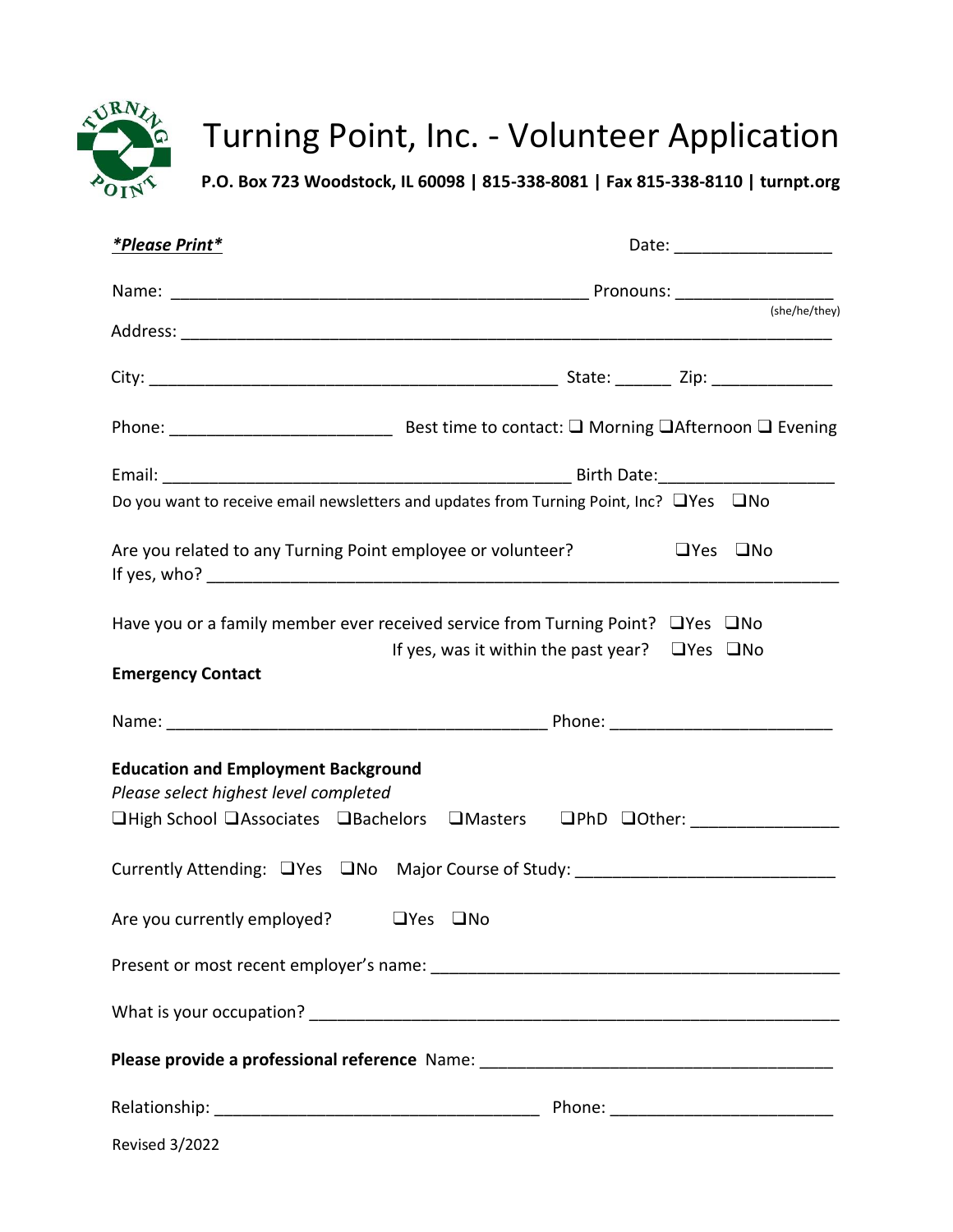**If you have volunteered with other organizations, please describe:**

| Please check the days and times you would be available to volunteer:                 |
|--------------------------------------------------------------------------------------|
| □Monday □Tuesday □Wednesday □Thursday □Friday □Saturday □Sunday                      |
| What time do you prefer to volunteer: $\Box$ Morning $\Box$ Afternoon $\Box$ Evening |
| Physical Limitations $\Box$ Yes $\Box$ No                                            |
| If yes, please explain:                                                              |

**Why would you like to volunteer at Turning Point, Inc?**

## **Do you have any skills or talents you hope to bring as a volunteer?**

## **Volunteer Opportunities** *(Please check all you are interested in!)*

All Turning Point, Inc volunteers go through a training and onboarding process so they are best equipped to represent our mission in the community. Due to the sensitive nature of our work, and for the security and confidentiality of our clients, most volunteer opportunities are offered off-site.

\_\_\_\_\_\_\_\_\_\_\_\_\_\_\_\_\_\_\_\_\_\_\_\_\_\_\_\_\_\_\_\_\_\_\_\_\_\_\_\_\_\_\_\_\_\_\_\_\_\_\_\_\_\_\_\_\_\_\_\_\_\_\_\_\_\_\_\_\_\_\_\_\_\_\_\_\_\_

\_\_\_\_\_\_\_\_\_\_\_\_\_\_\_\_\_\_\_\_\_\_\_\_\_\_\_\_\_\_\_\_\_\_\_\_\_\_\_\_\_\_\_\_\_\_\_\_\_\_\_\_\_\_\_\_\_\_\_\_\_\_\_\_\_\_\_\_\_\_\_\_\_\_\_\_\_\_

#### **Off-site**

- ❑ Events
- ❑ Community Outreach

## **On Site**

❑ Flyer/Brochure Distribution

❑ Fundraising/Donation Collections

❑ Donation Organization ❑ Landscaping (Outdoors)

## **Direct Service**

\*\*If you are interested in volunteering to work directly with clients please note there is a required evaluation period and the approved completion of Illinois Domestic Violence 40-hour training.

❑ Crisis Helpline ❑ Client Group Facilitator